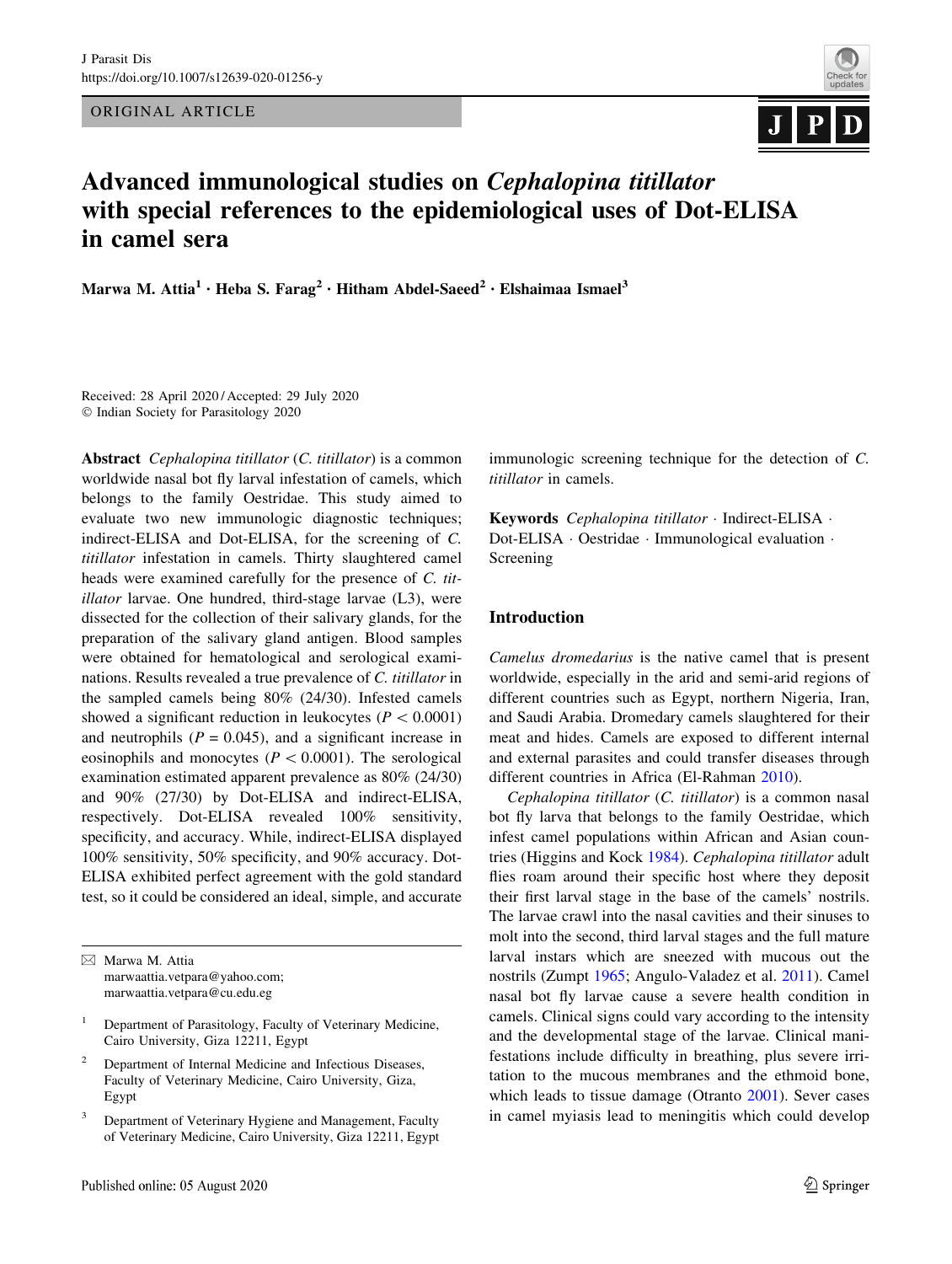through secondary bacterial or viral infections (Musa et al. [1989\)](#page-7-0).

Several countries recorded different prevalence rates in camels with the C. titillator infestation as Egypt (Ashmawy et al. [1985](#page-7-0); Zayed et al. [1994\)](#page-8-0), Chad (Graber and Gruvel [1964\)](#page-7-0), Sudan (Steward [1950\)](#page-7-0), Iran (Jalali et al. [2016\)](#page-7-0) and different countries in Asia.

Many studies had reported the prevalence and incidence rates of C. titillator, but few reports investigated the diagnostic value of using different serological tests; as indirect-ELISA and Dot-ELISA, for the detection and monitoring of C. titillator in camels.

## Materials and methods

# The examination of slaughtered camels for larval collection

A total of 30 camels were sampled and examined at slaughterhouse in Cairo abattoir. The camels were brought from Sudan and Sinai for slaughtering. The age and sex of each camel were recorded by careful inspection of the slaughtered camels (Abouheif et al. [1990\)](#page-7-0). The heads of the examined camels were separated from the body and sagittally cut to directly inspect the nasal passages and pharynx for the presence of C. titillator larvae. The larvae were collected with forceps, placed into vials containing saline, and labeled. Additionally, the two turbinate bones (near the brain) were placed in plastic bags and labeled. The second (L2) and third (L3) larval stages were macroscopically detected by naked eyes.

### Samples

# Fecal samples

Fecal samples were obtained during clinical examination for parasitological examination, using direct fecal smear and floatation technique, for the exclusion of internal parasitic infections. Detection of parasitic eggs, oocysts, larvae, or adult worms was suggestive for the exclusion from the sera in the present study (Soulsby [1986\)](#page-7-0).

# Blood and serum samples

Blood samples (6 ml each) were received from the jugular vein of each camel into plain tube was for serum separation.

### Identification of C. titillator larvae

All the collected larvae were examined in the parasitology laboratory of the Faculty of Veterinary Medicine, Cairo University. The identification of the collected bot fly larvae was verified using the morphological key described by Zumpt ([1965](#page-8-0)) with the stereoscopic and light microscope.

# Ultrmorphological study of the collected Cephalopina titillator

The 3rd stage larvae of C. titillator were washed several times; labelled with their concentration using buffered phosphate saline (pH 7.2). The larvae were fixed in 2.5% glutaraldehyde for 24 h. The larvae were dehydrated in serial upgraded ethanol degrees. Then, the larvae were dried in CO2 critical point drier (Autosamdri-815, Germany) and glued on stubs; coated with 20 nm gold in a sputter coater (Spi-Module sputter Coater, UK). The larvae were photographed with the electron microscope (JSM 5200, Electron probe Microanalyzer, Jeol, Japan) at the Faculty of Agriculture, Cairo University, Egypt as described by Attia and Salaeh [\(2020](#page-7-0)) and AbdElKader et al. [\(2020](#page-7-0)).

## Serological diagnosis

## Preparation of larval antigens

One hundred, third-stage larvae (L3), were dissected for the collection of their salivary glands, for the preparation of the salivary gland antigen. The collected salivary glands (SG) were preserved in 1 ml phosphate-buffered saline (pH 7.2), ground in ice by a homogenizer, then sonicated for 5 min at pulse rate 60–80; according to Attia et al. [\(2019a](#page-7-0)). The protein content of the SG was measured using the modified Lowry's methods (Lowry et al. [1951](#page-7-0)).

### Preparation of hyper-immune sera (HIS)

Male rats (Rattus norvegicus albino) of 100 g weight, were adopted to produce hyper-immune sera (HIS) against SG protein; as designated by Attia et al. [\(2019a\)](#page-7-0). Rats were separated into two groups; a negative control group and SG antigen immunized group. The protocol of immunization included three doses of the 1 ml a mixture of 0.5 mg SG antigen and 0.5 ml the mineral oil adjuvant. The first dose was subcutaneously delivered, while the following two doses (each dose 1 ml as first dose) were given intramuscularly. Two weeks post-immunization, rats were subjected to bleeding for sera collection. The collected HIS were stored at  $-20$  °C until analyzed. This study was approved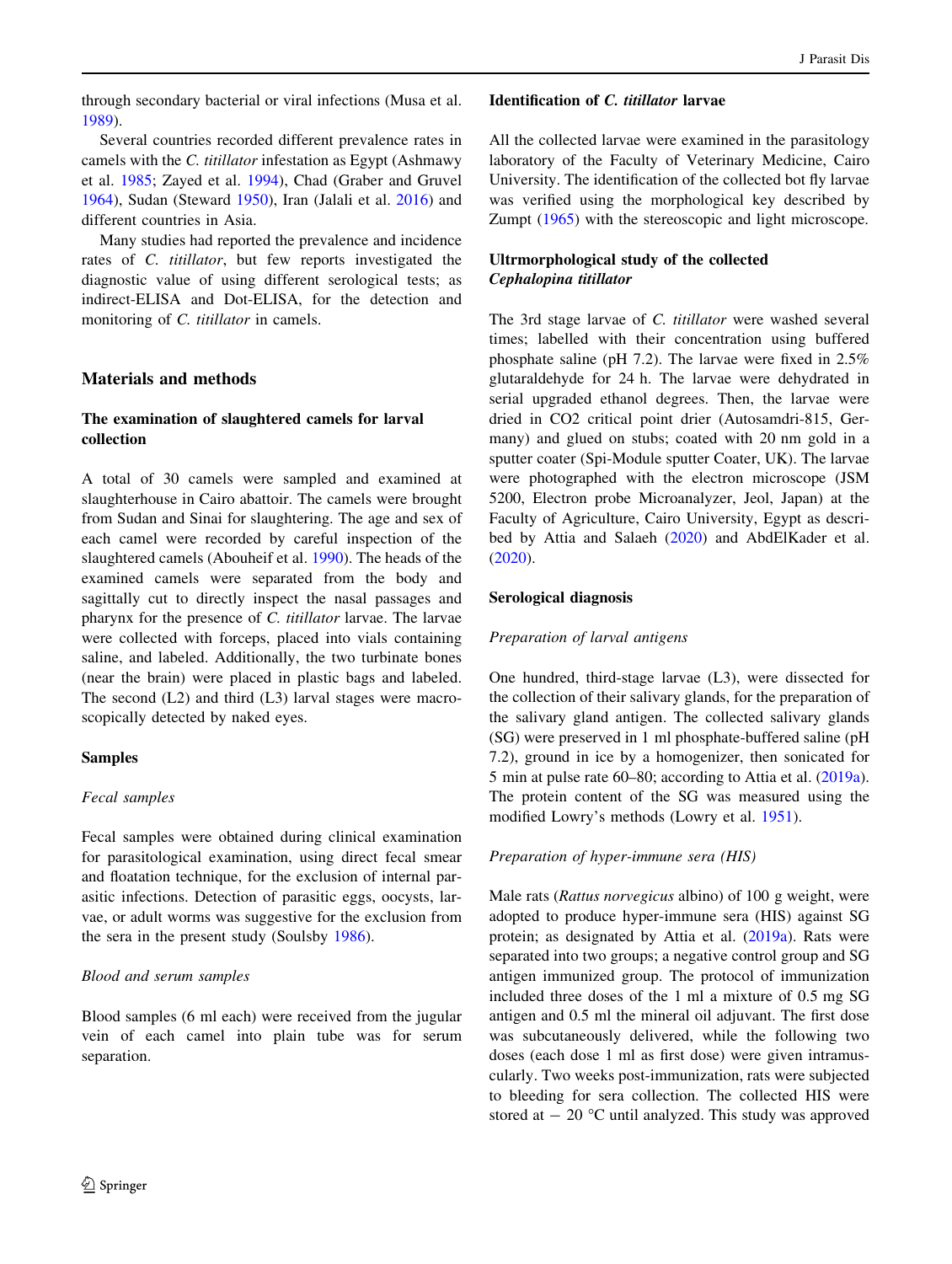by the ethical committee of the Faculty of Veterinary Medicine, Cairo University.

#### Sera examined

Serum samples used for indirect-ELISA and Dot-ELISA procedures included: HIS of rats against SG antigen; negative sera from control rats; positive sera from naturally C. titllator infested camels; three sera from camels infected with another single parasite as Hydatid cyst or Haemonchus contortus without C. titllator infestation.

#### Enzyme-linked immunosorbent assay (ELISA)

For the determination of the lowest antigen dilution, a checkerboard titration was applied according to Harlow and Lane [\(1988](#page-7-0)), using 96 flat bottomed-wells ELISA plates were used and all the dilution and chemicals were applied according to Attia et al. ([2019a](#page-7-0), [b\)](#page-7-0). Protein A conjugate (IgG) (Sigma, A-5420) and 10 mg Ortho-Phenylene Diamine (OPD) substrate were used. The reaction stopped using the stopping buffer 3 N H2SO4. The Optical density (OD) was recorded from the ELISA reader adjusted at 450 (Bio-Rad, USA). All the sera were considered positive when OD give as or more than the cut-off value.

#### Dot-enzyme-linked immunosorbent assay (Dot-ELISA)

Two hundred ng of SG antigen was used onto 1 cm nitrocellulose membranes (NC) of  $0.22 \mu m$  pore diameter (Bio-Rad Laboratories, USA), and incubated at 37  $^{\circ}$ C for 1 h. The NC was blocked, sera were added, and the conjugate (Anti-rat IgG and Protein A IgG conjugated horseradish peroxidase). The used substrate was (4-chloro-1 naphthol in methanol). The violet color was developed and then stopped by the washing of the NC by distilled water. Positive sera developed violet color, while negative ones exhibited no color; all the procedures followed Attia et al. [\(2019a\)](#page-7-0).

#### Statistical analysis

For the indirect-ELISA test, the cut-off point for a positive result was taken as  $2 \times$  mean of optical density (OD) of negative control sera (Romero et al. [2010](#page-7-0)). To assess the sensitivity, specificity, accuracy, positive predictive value (PPV), negative predictive value (NPV), and other evaluation points of the screening diagnostics, each screening test was performed through the inspection of the slaughtered camels' heads, indirect-ELISA, and Dot-ELISA. Inspecting heads of the slaughtered camel is regarded as the most sensitive method for the epidemiological detection of C. titillator infestation, so it was assigned as the gold standard test.

Kappa statistic  $(k)$  was performed to measure the agreement between different screening tests based on the guidelines of Altman [\(1999](#page-7-0)) and adapted from Landis and Koch ([1977](#page-7-0)). The Landis and Koch scale (Landis and Koch [1977](#page-7-0)) was used to measure the degree of agreement according to the Kappa value, with the scores divided into:  $< 0$  no agreement; 0.0–0.20 slight; 0.21–0.40 fair; 0.41–0.60 moderate; 0.61–0.80 substantial; 0.81–0.99 almost perfect; 1 perfect.

Data were expressed as means and standard errors and were statistically analyzed using independent sample  $t$  test and analysis of variance (ANOVA) test. Pearson's correlation coefficient (*r*) and regression analysis ( $R^2$ ) tests were performed to evaluate the association between the studied variables. All statistical analyses were performed using PASW Statistics, Version 18.0 software (SPSS Inc., Chicago, IL, USA). Statistical significance was considered when *P* value is less than 0.05.

### Results

#### Prevalence of infestation and gross examination

Examination of heads of 30 camels, in the current study, revealed that 24 of camels (80%) were infected with C. titillator instars. The observed minimum and maximum intensities of C. titillator larvae per camel were 4 and 20 larvae respectively, with a mean of 11.9 larvae per camel.

The infestation was confined to the nasopharyngeal cavity and turbinates in which numerous larvae were active and freely crawling around. A few larvae were detected deep in the turbinate bones and ethmoid area.

Results of Pearson correlation (Table [1\)](#page-3-0) indicated that there was a weak positive association between camels' age and larval infestation intensity ( $r = 0.40$ ,  $P = 0.029$ ). For each one-year increase in camels' age, we observed a 1.74  $(\pm 1.55, \pm 95\% \text{ CI})$  increase in the larval count  $(F(1,$ 28) = 5.31,  $P = 0.029$ ,  $R^2 = 0.16$ ; as demonstrated in Fig. [1](#page-3-0). Results in Table [1](#page-3-0) indicated that the total mean larval infestation intensity was not significantly different for age classes of camels  $(F(3, 20) = 0.85, P = 0.484)$ .

On average, total larval infestation intensity in females  $(M = 13.30, SE = 1.09)$  was greater than that in males  $(M = 10.93, SE = 1.38)$ . This difference, 2.37 larvae (95%) CI - 1.52, 6.26), was not significant  $(t(22) = 1.27$ ,  $P = 0.219$  $P = 0.219$  $P = 0.219$  (Table 1).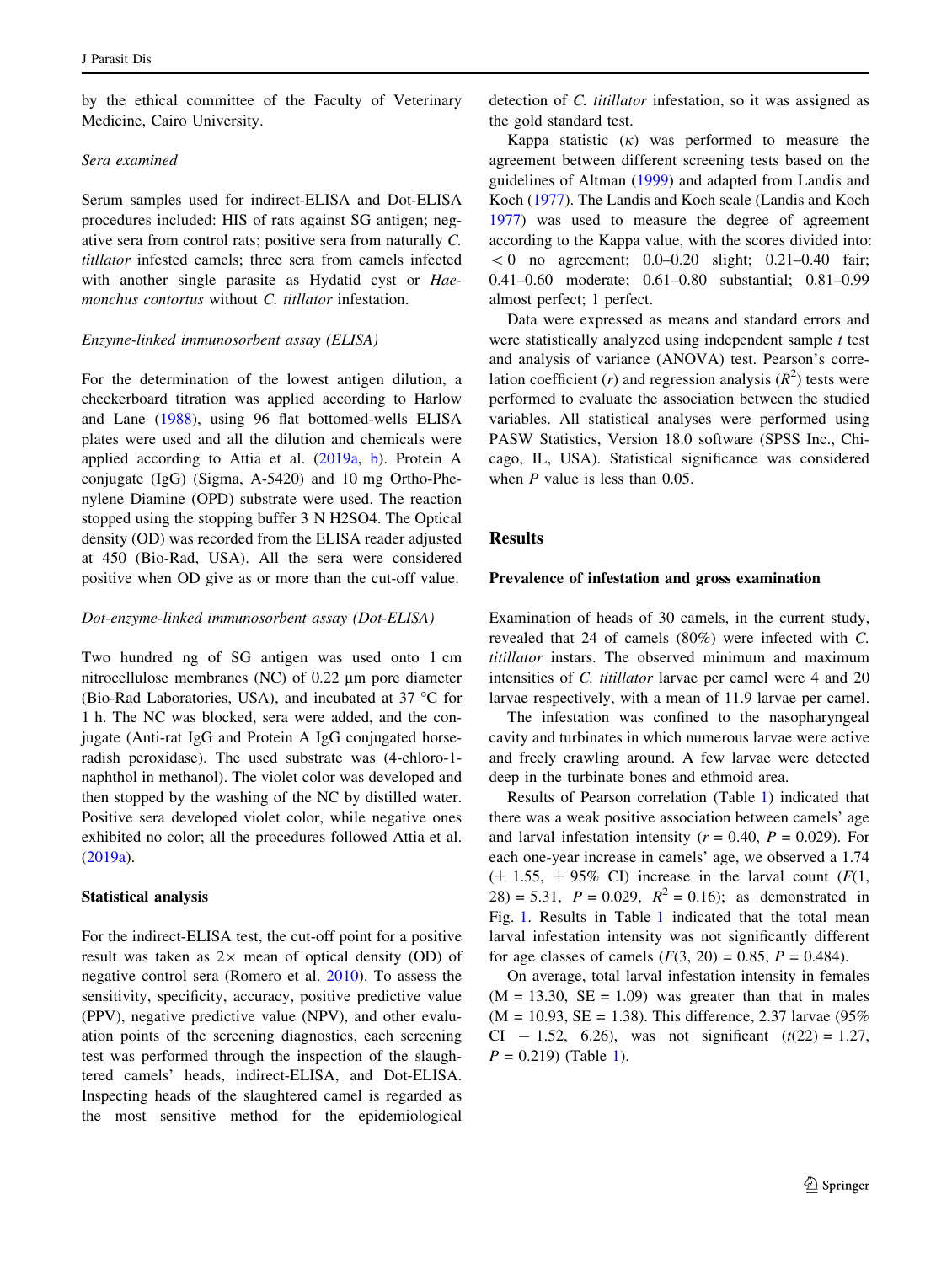<span id="page-3-0"></span>**Table 1** Mean intensities  $(\pm SE)$  of *Cephalopina titillator* larvae found according to age groups and sex in the infested camels

|                   | Total larvae mean | L2              | L <sub>3</sub>   |  |
|-------------------|-------------------|-----------------|------------------|--|
| Age class (years) |                   |                 |                  |  |
| 4                 | $11.67 \pm 2.38$  | $2.83 \pm 1.08$ | $8.83 \pm 2.39$  |  |
| 5                 | $10.38 \pm 1.74$  | $0.88 \pm 0.58$ | $9.50 \pm 1.69$  |  |
| $6 - 7$           | $14.33 \pm 1.43$  | $2.67 \pm 0.33$ | $11.67 \pm 1.41$ |  |
| 8                 | $11.75 \pm 1.55$  | $1.25 \pm 0.75$ | $10.50 \pm 1.32$ |  |
| $P$ value         | 0.484             | 0.151           | 0.720            |  |
| F(3, 20)          | 0.85              | 1.97            | 0.45             |  |
| Sex               |                   |                 |                  |  |
| Female            | $13.30 \pm 1.09$  | $2.10 \pm 0.41$ | $11.20 \pm 0.96$ |  |
| Male              | $10.93 \pm 1.38$  | $1.71 \pm 0.61$ | $9.21 \pm 1.35$  |  |
| $P$ value         | 0.219             | 0.634           | 0.282            |  |
| t(22)             | 1.27              | 0.483           | 1.10             |  |

SE standard error, L2 2nd stage larvae, L3 3rd stage larvae



Fig. 1 Relation between age of infested camels and intensity of larvae (no.)

#### Second stage larvae of C. titillator (L2)

The color of the freshly recovered L2 from the turbinate was whitish. The length of the larvae ranged from 0.6 to 1.4 cm  $(1 \text{ cm} \pm 0.2)$  while its maximum width was 0.3–0.5 cm (0.4 cm  $\pm$  0.1). Each segment was provided with several tubercles. The larvae were provided with posterior spiracles in deep pits, as demonstrated in Fig. [2](#page-4-0).

#### Third stage larvae of C. titillator (L3)

The fully mature larvae were whitish to yellowish coloured with a dark brown line on the ventral surface. The larvae varied in length from 1.9 to 2.6 cm (2.2 cm  $\pm$  0.1) and its maximum width ranged from 0.5 to 1.1 cm (0.8 cm  $\pm$ 0.2). It was provided with posterior spiracles located deeply at the posterior end of the 12th segment; Fig. [2.](#page-4-0) The third stage larvae were photographed by SEM for morphological description of the surface ultrastructure as; the

anterior end or pseudocephalon had two long curved maxillae; with absence of mandibles. The two antennary lobes were large and supported by sensory papillae; the 1st and 2nd thoracic segments were supported by small spines ventrally. While the 3rd segments and abdominal segments were supported by large fleshy spines with tapering end and small spines. The last abdominal segment contains two peritremes in deep pit; this last abdominal segment formed from dorsal and ventral lips. The lips contain number of sensory papillae at its surface and small spines (Fig. [3](#page-4-0)).

#### Serological analysis

The cut-off value for camels' sera was 0.40 for the indirect-ELISA test. Positive OD values for camels' sera ranged between 0.60 and 2.8 in indirect-ELISA. Examination of the heads of slaughtered camels (Gold standard test) as well as Dot-ELISA testing of camel's sera showed positivity in 24 samples (80%), while 27 (90%) camels were found to be positive for C. titillator with indirect-ELISA (Table [2\)](#page-5-0). The indirect-ELISA test of camels' sera showed a sensitivity of 100%, and specificity of 50%, with an accuracy of 90%. While, the Dot-ELISA test showed a sensitivity of 100%, and specificity of 100%, with an accuracy of 100% (Table [2\)](#page-5-0).

Kappa  $(k)$  test was run to measure the agreement between the indirect-ELISA, Dot-ELISA, and GS test results of healthy and C. titillator infested camels. Based on the results in Table [3,](#page-5-0) we could report that there were significant substantial agreements between the results of the indirect-ELISA and GS tests, as well as between the results of the indirect-ELISA and Dot-ELISA ( $\kappa = 0.62$ ,  $P < 0.0001$ ). Additionally, there was a significant perfect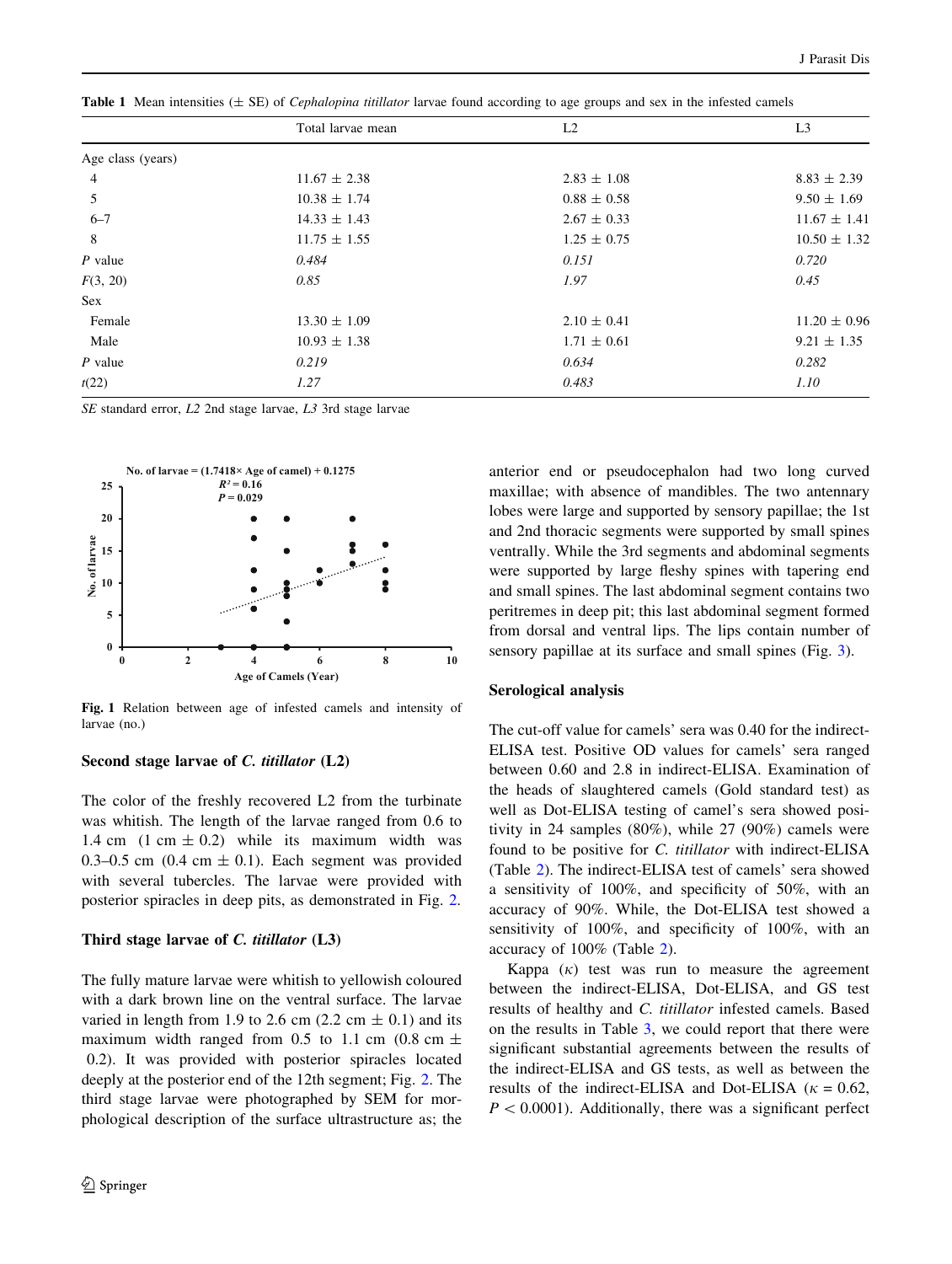<span id="page-4-0"></span>

Fig. 2 Cephalopina titillator recovered from the camel skull. A The heads of slaughtered camel showing the presence of larvae in the pharynx. B The collected 2nd and 3rd stage larvae; C 2nd stage larvae and D showing 3rd stage larvae



Fig. 3 Scanning electron micrograph of 3rd stage larvae of C. titillator showing: A the anterior end or pseudocephalon had two long curved maxillae (m) and two antennary lobes (al). B Pseudocephalon with the 1st and 2nd thoracic segments were supported by small spines. C High magnification of antennary lobe with sensory papillae. D Showing the large fleshy spines (f) with tapering end and small

spines (ss) behind the fleshy one. E Showing the last abdominal segment which contains two peritremes (p) in deep pit; this last segment formed from dorsal (dl) and ventral lips (vl). F The lips contain number of sensory papillae (sp) at its surface and small spines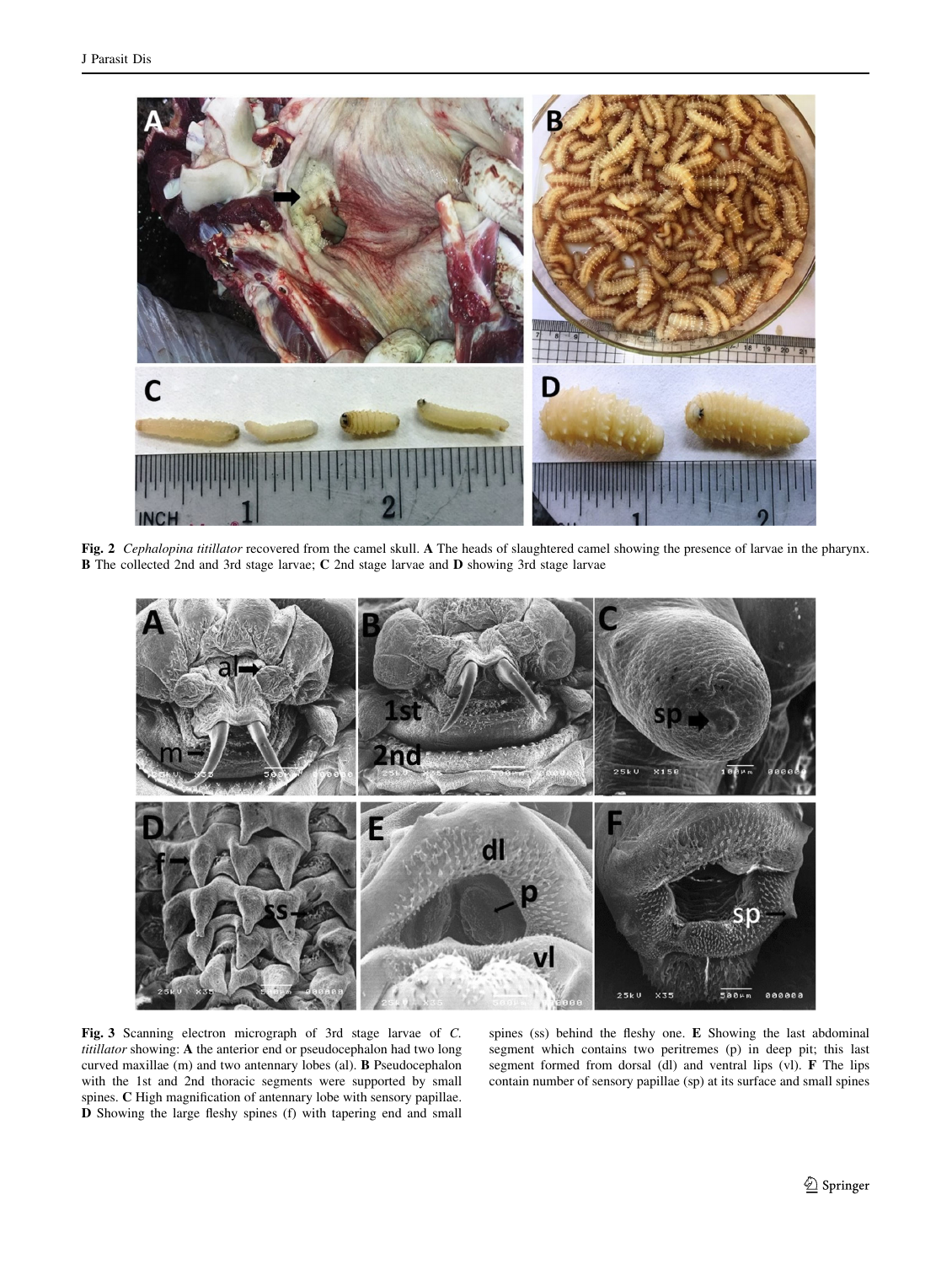<span id="page-5-0"></span>

|  |  | <b>Table 2</b> Evaluation of the diagnostic values of C. <i>titillator</i> larval antigen used in indirect-ELISA and Dot-ELISA compared to GS tests |  |
|--|--|-----------------------------------------------------------------------------------------------------------------------------------------------------|--|
|  |  |                                                                                                                                                     |  |

|                               | Indirect-ELISA | Dot-ELISA      |
|-------------------------------|----------------|----------------|
| Sensitivity                   | 100%           | 100%           |
| Specificity                   | 50%            | 100%           |
| Type 1 error (false positive) | 50%            | $\overline{0}$ |
| Type 2 error (false negative) | $\mathbf{0}$   | $\overline{0}$ |
| Apparent prevalence           | $90\%$         | 80%            |
| <b>PPV</b>                    | 88.89%         | 100%           |
| <b>NPV</b>                    | 100%           | 100%           |
| Accuracy                      | $90\%$         | 100%           |
| Likelihood ratio positive     | 2.00           |                |
| Likelihood ratio negative     | $\mathbf{0}$   | $\overline{0}$ |

ELISA enzyme-linked immunosorbent assay, PPV positive predictive value; NPV negative predictive value; true prevalence determined by GS was 80% in camels, GS gold standard (examination of the skulls of the slaughtered camels)

Table 3 The agreement between indirect-ELISA, Dot-ELISA and GS test results of camel samples

| Diagnostic test                 | Kappa value $(\kappa)$ | Agreement   | P value  |
|---------------------------------|------------------------|-------------|----------|
| Indirect-ELISA versus GS        | 0.62                   | Substantial | < 0.0001 |
| Dot-ELISA versus GS             | 1.00                   | Perfect     | < 0.0001 |
| Indirect-ELISA versus Dot-ELISA | 0.62                   | Substantial | < 0.0001 |

ELISA indirect enzyme-linked immunosorbent assay, GS gold standard (examination the skulls of the slaughtered camels)

agreement between the results of the Dot-ELISA and GS tests ( $\kappa = 1.00, P < 0.0001$ ).

Results of Pearson correlation (Table 4) indicated that there was a significant strong positive association between larval infestation intensity and indirect-ELISA titer (OD)  $(r = 0.87, P < 0.0001)$ . For each one increase in larval count, we observed a 0.097 ( $\pm$  0.02,  $\pm$  95% CI) increase in the ELISA titer (OD) of the infested camels  $(F(1,$ 28) = 90.28,  $P < 0.0001$ ,  $R^2 = 0.76$ ; as demonstrated in Fig. [4](#page-6-0).

## **Discussion**

The current study revealed that C. titillator is a common parasite of the camel population, which points out that the myiasis is widespread in areas where camels are found in Egypt. The overall frequency of infestation among 30 inspected camels' heads was 80%. Previous records from Egypt and other countries proved that the fly is a common and well-known parasite of camel (Al-Ani and Amr [2016](#page-7-0); Al-Jindeel et al. [2018\)](#page-7-0). Additionally, the occurrence of this parasite in camels in different countries is usually high. The reported prevalences of infestation in neighbor countries were 79% in Egypt (El-Rahman [2010](#page-7-0)), 89.02% in Iraq (Al-Jindeel et al. [2018\)](#page-7-0), 87.5% in Jordan (Al-Ani and Amr [2016](#page-7-0)). Different stages of the larvae could be observed among the infested camels.

The current study noted that the rate and intensity of infestation with C. titillator larvae in females are insignificantly higher than males. Some studies estimated that sex is a significant factor that influences the infestation rate with C. titillator larvae (Bekele [2001;](#page-7-0) Atiyah et al. [2011](#page-7-0)). Furthermore, the current study noted higher rates of

Table 4 Correlation between indirect-ELISA titer, intensity of larvae infestation (no.) and age of infested camels

|                                           | Pearson's correlation $(r)$ | P value  |
|-------------------------------------------|-----------------------------|----------|
| Indirect-ELISA titer versus no. of larvae | 0.87                        | < 0.0001 |
| Age of camel versus no. of larvae         | 0.40                        | 0.029    |

ELISA enzyme-linked immunosorbent assay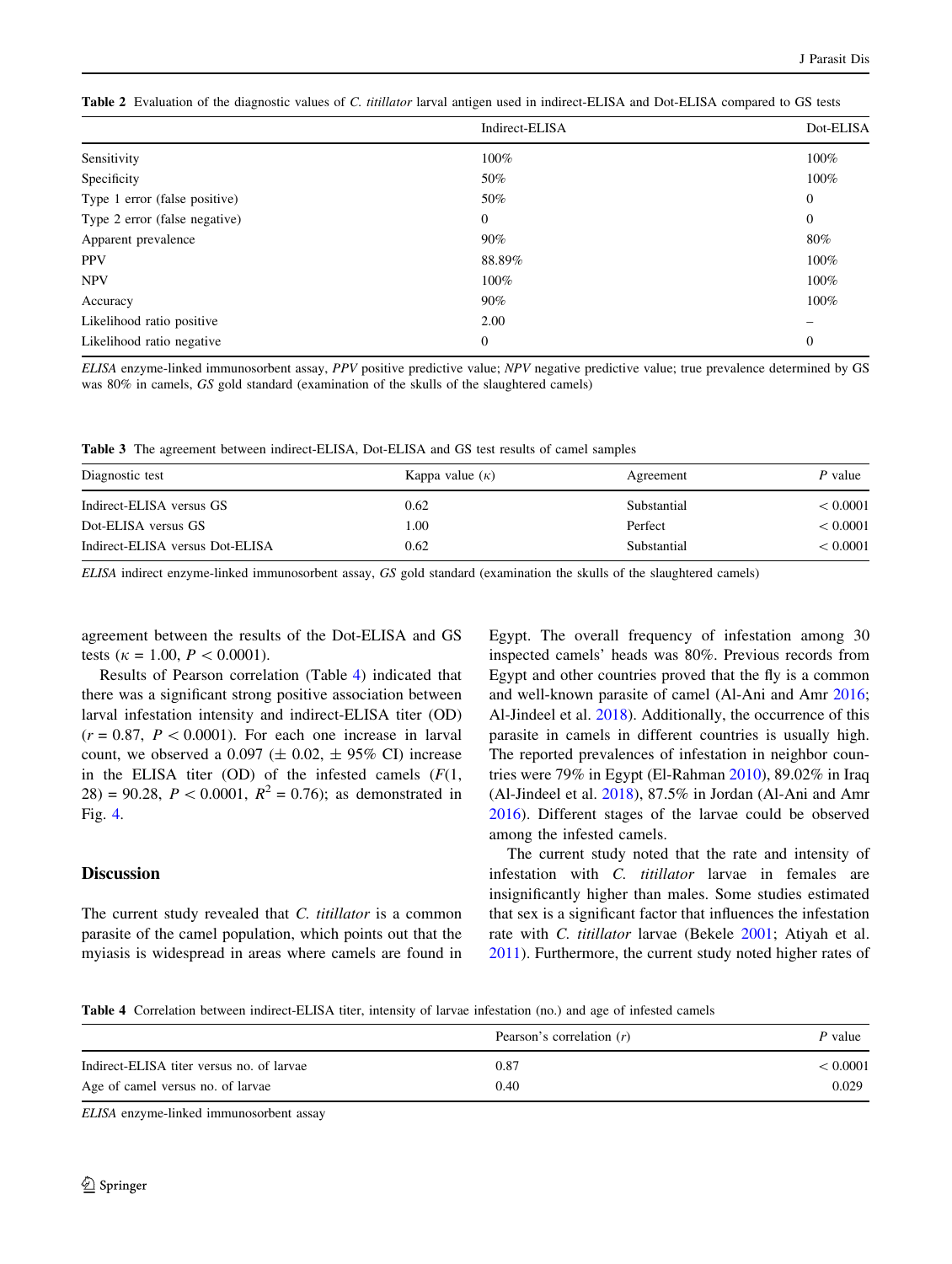<span id="page-6-0"></span>Fig. 4 Relation between intensity of larvae (no.) and ELISA OD values of Camels' sera



infestation and larval intensities of C. titillator larvae in the age group 4–8 years than younger ages, which agreed with several earlier studies as recorded by Bekele [\(2001](#page-7-0)) and Oryan et al. ([2008\)](#page-7-0). This difference may be associated with the continuous exposure of the old camels to the adult fly or due to immunosuppression caused by increasing age (Atiyah et al. [2011\)](#page-7-0).

Infestation with C. titllator is very hard to detect in live animals and could not be differentiated from other nervous and or respiratory diseases, which cause similar clinical signs. Besides, C. titllator larvae can't be seen by excretory or secretory body fluid, as blood or fecal samples.

Until now, there are no available commercial laboratory kits for diagnosis of nasal bot fly larvae in live camels. In the current study, the gold standard test (inspection of the heads of slaughtered camels) was used in evaluating serological techniques used for screening camels infested with *C. titillator*. The main objective of most screening tests is to decrease the morbidity rate in the tested animal groups through early detection, so efficient treatment and control measures could be applied. The ideal screening test should differentiate correctly between those who have or do not have the infestation and be cheap and not invasive. Prevalence, sensitivity, and specificity are key determinants of the efficacy of the screening test (Maxim et al. [2014\)](#page-7-0).

Many ELISA techniques could be prepared to estimate the humoral antibodies to C. titellator in camels' sera. A wide variety of antigens were previously developed that yielded variable results according to the protein structure from which the antigen was prepared, methodological modifications, and variable immune responses (Hendawy et al. [2013\)](#page-7-0).

Cephalopina titellator infestation seems to stimulate cellular and humoral immunity due to the extended period of infestation and interaction with the host's immune system (Stevens et al. [2006](#page-7-0); Oryan et al. [2008](#page-7-0)). Our study demonstrated the association between the intensity of larval infestation and the detected ELISA OD value. Yousef et al. ([2016\)](#page-7-0) recorded that the immune response in camels was stimulated by the intensity of infestation and the lesions induced by L2 and L3 larvae of C. titillator. In our study, we used the salivary gland (SG) antigen, which was recommended by Hendawy et al. ([2013\)](#page-7-0), as the most immunogenic element of C. titillator that could elicit IgG response against C. titillator larvae.

Our results revealed that 27 (90%) samples defined as positive for C. titillator by indirect-ELISA, while 24 (80%) positive samples were defined by Dot-ELISA. The apparent prevalence of infestation among camels differed according to the adopted ELISA technique, where Dot-ELISA demonstrated a perfect agreement in results with the GS test.

Indirect-ELISA is a laboratory diagnostic technique that requires a special apparatus to read the data. However, Dot-ELISA is a potential field test, as it is a simple, quite easy to apply test, and does not require a special apparatus for reading the results, but demands a few hours to analyze the camel sera (Attia et al. [2019a\)](#page-7-0), so it is used for diagnosing different helminths and protozoa as recorded by Gupta et al. [\(2008](#page-7-0)) and Attia et al. [\(2019a\)](#page-7-0). Results indicated that they could be used as immunological screening tests in the laboratory (indirect-ELISA) or the field (Dot-ELISA), as the results of the two tests were nearly similar to the surveying study recorded by Zayed ([1998](#page-8-0)) and Jalali et al. [\(2016](#page-7-0)).

Our study recorded high sensitivity and specificity, especially in Dot-ELISA, but less specificity for indirect-ELISA. However, Dot-ELISA needs a few hours to analyze the camel sera. Accordingly, this study is the first to use and evaluate Dot-ELISA for the diagnosis of C. titillator in camels and presented acceptable results compared to indirect-ELISA.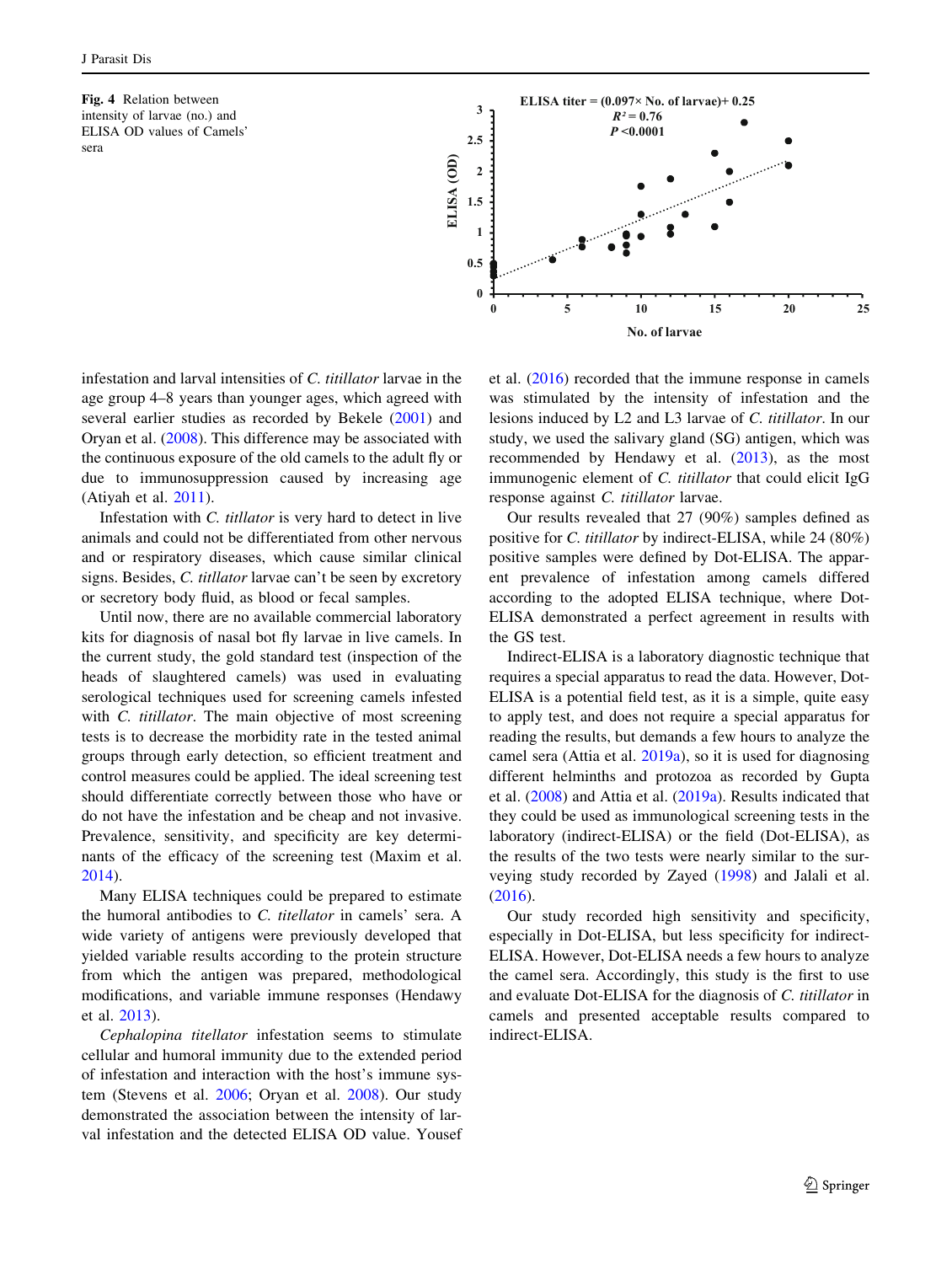#### <span id="page-7-0"></span>Conclusion

In this study, the sensitivity and specificity of two different tests was evaluated. The Dot-ELISA could be applying in the diagnosis of camel diseases and/or in the laboratory. the Dot-ELISA is the rapid and the newest one in diagnosis of C. titllator.

Author's contribution All authors sharing in the aim of works; HSF and EI collection of the samples; MMA Identify the parasites and applying the serological analysis; HA-S applying and analyze the haematological parameters. All authors sharing in writing this manuscript and revise it.

Funding All authors declare that they are no funding supporting this work.

#### Compliance with ethical standards

Conflict of interest All authors declare that there are no competing of interest.

#### References

- AbdElKader NA, Sheta E, AbuBakr HO et al (2020) Effects of chitosan nanoparticles, ivermectin and their combination in the treatment of Gasterophilus intestinalis (Diptera: Gasterophilidae) larvae in donkeys (Equus asinus). Int J Trop Insect Sci. <https://doi.org/10.1007/s42690-020-00171-2>
- Abouheif M, Basmaeil S, Bakkar M (1990) A standard method for jointing camel carcasses with reference to the effect of slaughter age on carcass characteristics in Najdi camels. I. Wholesale cut weight Asian-Australas. J Anim Sci 3(2):97–102
- Al-Ani F, Amr Z (2016) Seasonal prevalence of the larvae of the nasal fly (Cephalopina titillator) in camels in Jordan. Revue d'élevage et de médecine vétérinaire des pays tropicaux 69(3):125–127
- Al-Jindeel TJ, Jasim HJ, Alsalih NJ, Al-Yasari AMR (2018) Clinical, immunological and epidemiological studies of nasopharyngeal myiasis in camels slaughtered in Al-Muthanna province. Adv Anim Vet Sci 6(7):299–305
- Altman DG (1999) Practical statistics for medical research. Chapman & Hall/CRC Press, New York
- Angulo-Valadez CE, Ascencio F, Jacquiet P, Dorchies P, Cepeda-Palacios R (2011) Sheep and goat immune responses to nose bot infestation: a review. Med Vet Entomol 25(2):117–125
- Ashmawy KI, Fahmy MM, Hilali M (1985) Incidence and seasonal variations of the larvae of Cephalopina titillator infesting camels (Camelus dromedarius) in Egypt. In: Proceedings of the 12th symposium. Scandinavian Society of Parasitology, Tromsy, Norway, 17–19 June, Abo Akademi, pp 43–44
- Atiyah W, Dawood K, Dagher A (2011) Prevalence of infestation by camel nasal myiasis fly larvae in Al-Diwania city abattoir. Al-Qadisia J Vet Med Sci 2:20–26
- Attia MM, Salaeh NMK (2020) Ultrastructure of adult Gasterophilus intestinalis (Diptera: Gasterophilidae) and its puparium. Int J Trop Insect Sci 40:327–335. [https://doi.org/10.1007/s42690-](https://doi.org/10.1007/s42690-019-00084-9) [019-00084-9](https://doi.org/10.1007/s42690-019-00084-9)
- Attia MM, Soliman SM, Saleh NMK (2019a) Advanced and rapid serodiagnosis of oestrosis (Oestrus ovis; Diptera: Oestridae) in

sheep using indirect and Dot-ELISA. Jordan J Biol Sci 12(3):275–281

- Attia MM, Ismael E, Saleh NMK (2019b) A sensitive serodiagnostic tool for the detection of active infection of zoonotic visceral and nasopharyngeal linguatulosis. Vet World 12(6):883–889
- Bekele T (2001) Studies on Cephalopina titillator, the cause of 'Sengale' in Camels (Camelus dromedarius) in semi-arid areas of Somali State, Ethiopia. Trop Anim Health Prod 33(6):489–500
- El-Rahman SSA (2010) Prevalence and pathology of nasal myiasis in camels slaughtered in El-Zawia Province-Western Libya: with a reference to thyroid alteration and renal lipidosis. Glob Vet 4(2):190–197
- Graber M, Gruvel J (1964) Etudes des agents des myiases des animaux domestiques et sauvages d'Afrique equatoriale. Rev Elev Med Vet Pays Trop 17(3):535–554
- Gupta A, Dixit AK, Dixit P (2008) Dot-ELISA in the diagnosis of parasitic diseases of animals. J Parasit Dis 32(1):10–14
- Harlow ED, Lane D (1988) A laboratory manual. Cold Spring Harbor Laboratory, New York, p 579
- Hendawy SHM, Allam NAT, Kandil OM, Zayed AA, Des-ouky AAY, El-Seify MA (2013) Immunological evaluation of the diagnostic values of Cephalopina titillator different larval antigens in camels from Egypt. Glob Veterinaria 10(2):158–164. <https://doi.org/10.5829/idosi.gv.2013.10.2.71161>
- Higgins A, Kock R (1984) The camel in health and disease. I. A guide to the clinical examination, chemical restraint and medication of the camel. Br Vet J 140:485–504
- Jalali MHR, Dehghan S, Haji A, Ebrahimi M (2016) Myiasis caused by Cephalopina titillator (Diptera: Oestridae) in camels (Camelus dromedarius) of semi-arid areas in Iran: distribution and associated risk factors. Comp Clin Pathol 25(4):677–680
- Landis JR, Koch GG (1977) The measurement of observer agreement for categorical data. Biometrics 33(1):159–174
- Lowry OH, Rosbrough NJ, Farr AL, Randal RJ (1951) Protein measurement with Folin phenol reagent. J Biol Chem 193:265–275
- Maxim LD, Niebo R, Utell MJ (2014) Screening tests: a review with examples. Inhal Toxicol 26(13):811–828
- Musa MT, Harrison M, Ibrahim AM, Taha TO (1989) Observation on Sudanese camel nasal myiasis caused by the larvae of Cephalopina titillator. Rev Elev Med Vet Pays Trop 42(1):27–31
- Oryan A, Valinezhad A, Moraveji M (2008) Prevalence and pathology of camel nasal myiasis in eastern areas of Iran. Trop Biomed 25(1):30–36
- Otranto D (2001) The immunology of myiasis: parasite survival and host defense strategies. Trends Parasitol 17(4):176–182
- Romero JA, Arias MS, Suárez JL, Paz-Silva A, Francisco I, Alonso F, Cortiñas FJ, Dacal V, Romasanta A, Morrondo P et al (2010) Application of the analysis of serum antibodies (IgM and IgG) to estimate the seroprevalence of ovine oestrosis and to evaluate the effect of chemotherapy. J Med Entomol 47:477–481
- Soulsby EJL (1986) Helminths, arthropods and protozoa of domesticated animals, 6th edn. Bailliere & Tindall, London
- Stevens JR, Wallman JF, Otranto D, Wall R, Pape T (2006) The evolution of myiasis in humans and other animals in the old and new world (part II): biological and life-history studies. Trends Parasitol 22:181–188
- Steward JS (1950) Notes on some parasites of camels (C. dromedarius) in the Sudan. Vet Record 62:835-837
- Yousef HA, Abdel Meguid A, Afify A et al (2016) Analysis of larval antigens of Cephalopina titillator in the camel mucus for diagnosis of infestation. Biologia 71:438–443. [https://doi.org/](https://doi.org/10.1515/biolog-2016-0051) [10.1515/biolog-2016-0051](https://doi.org/10.1515/biolog-2016-0051)